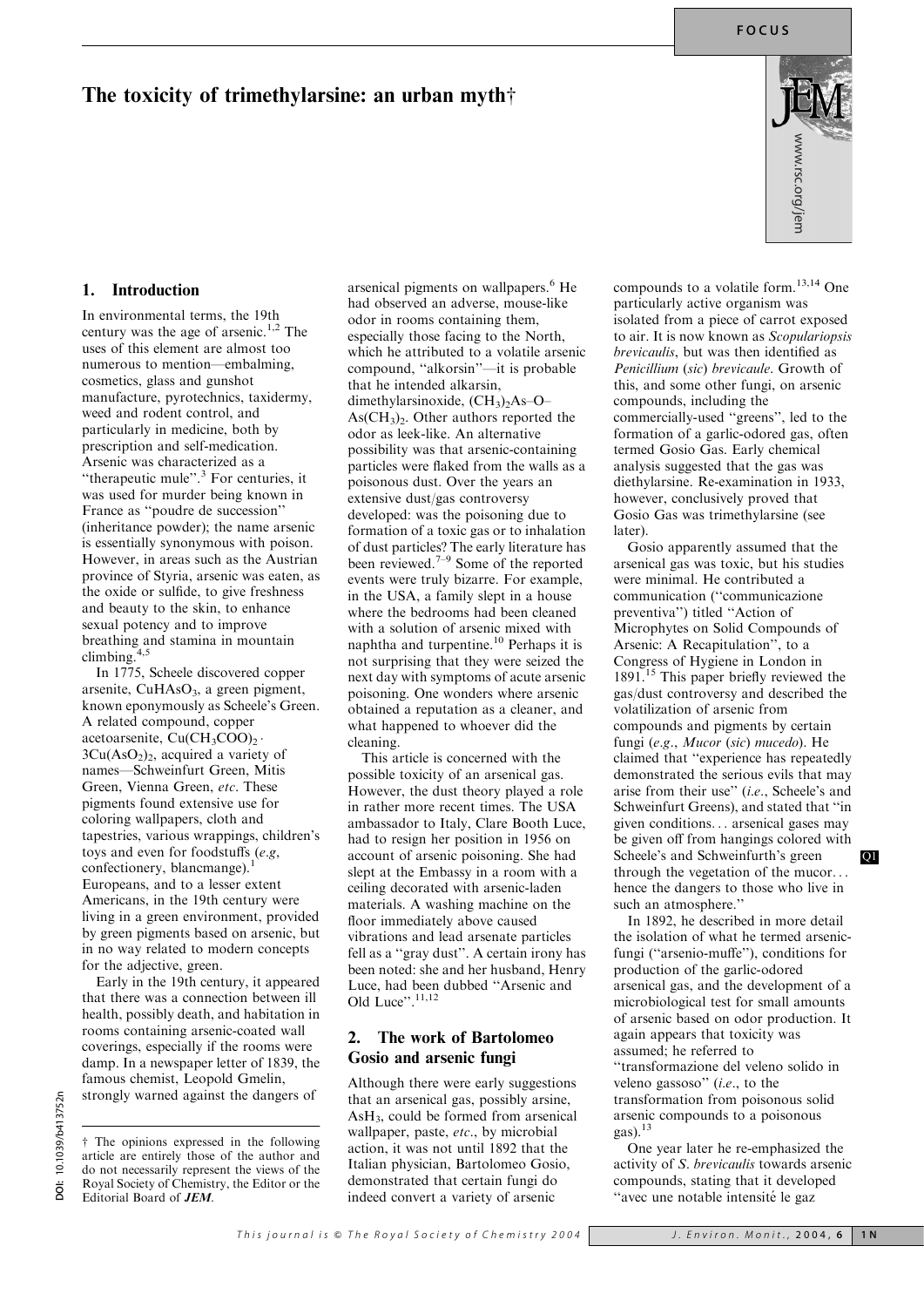arsenical, et il est dangereux de s'en approcher'' (dangerous to approach it). Moreover, "Un rat qu'on expose à ces sortes d'émanations tombe rapidement dans des convulsions mortelles''<sup>16</sup> (a rat exposed to the gas fell down with mortal convulsions). He also stated that individuals exposed to the garlic odor for too long experienced ''troubles''; he himself had this experience on occasion.<sup>17</sup>

Gosio described the lethal action of the gas to a mouse as follows: ''Denn setzt man eine kleine Maus (Mus musculus) in ein Gefäss, in welchen der Schimmelpilz in gegenwart von Arsenik reichlich entwickelt ist, so stirbt dieselbe häufig nach wenigen Secunden"<sup>18</sup> (a small mouse, placed in a vessel with abundant fungal growth in presence of arsenic, frequently dies in a few seconds). This report was the basis of the statement in Science that the volatile substance formed by Penicillium (sic) brevicaule was ''instantly fatal to a mouse".<sup>19</sup>

In other work, rabbits exposed to an abundant growth of S. brevicaulis developed a form of pneumonia, ''polmonile penicillare''.<sup>20</sup> This was regarded as a direct toxicity from a massive amount of fungal spores in contrast to the indirect pathogenicity produced by ''un gaz toxique'' in the presence of arsenic. Gosio again reported his own ''troubles'' from contact with the gas and reported that this was confirmed by others (see later).

In 1901, Gosio indicated that animal experiments had not given very satisfactory results.<sup>20</sup> Rats placed in a flask ("ballon") with the gas quickly died; other authors attributed these deaths to  $CO<sub>2</sub>$ , rather than to the "arsine". There was a rapid consumption of  $O_2$  and the creation of "une véritable grotte du chien." However, Gosio claimed that death also resulted when  $CO<sub>2</sub>$  was removed by KOH and that the symptoms were similar to those observed with control animals using arsine itself ("l'hydrogène" arsenical''). The colorful phrase, grotte du chien (english, Dog's Cave; italian, La Grotta del Cane) refers to certain

Q2 caves, e.g., in Royat, Clermont-Ferrand, France and near Naples, Italy, where gases such as  $CO<sub>2</sub>$  form a layer on the cave floor that is toxic to a certain height. Hence, a small animal such as a dog has trouble breathing and can die if it is not removed quickly. The upper layers of air are safe to breathe, so that an individual, presumably an adult, has no problem. Rather than harming or sacrificing a dog, the effect can be demonstrated with a candle.

With the discovery of Gosio Gas, the dust/gas argument appeared to be largely settled in the latter's favor.

Perhaps the idea of a silent poison gas surrounding individuals in their everyday lives was persuasive. However, although there is substantial literature concerning health problems allegedly associated with exposure to arsenic, especially wallpapers and tapestries, a careful analysis indicates that there is almost no solid evidence.<sup>21</sup> Analysis for arsenic in urine, an indicator of exposure, in the 19th century was neither easy nor exact and required large volumes; attempts to detect arsenic in air samples were inconclusive.

### 3. The work of Challenger and the Leeds school

In the early 1930s, Frederick Challenger and his colleagues at the University of Leeds restudied the fungal volatilization of arsenic. In May, 1932, they demonstrated that Gosio Gas was trimethylarsine,  $(CH<sub>3</sub>)<sub>3</sub>As$ , TMAs, and not, as Gosio had believed, diethylarsine.<sup>22</sup> Challenger pioneered the study of biological methylation reactions, publishing in 1945 a comprehensive and authoritative review, ''Biological Methylation''.<sup>7</sup> At the beginning of this review, he noted the use of arsenical pigments for decoration, stating that as long ago as 1815 ''more or less severe cases of arsenical poisoning occurred in Germany and were ascribed to the use of domestic wall-papers the pigments on which were shown to contain arsenic.'' In his second paragraph, he is unequivocal in favor of the toxic gas hypothesis: ''It may be stated at once that the toxic compound has been shown to be trimethylarsine and that moulds growing on the damp wall-paper are responsible for its production.''

Challenger was apparently influenced by reports of a mysterious illness that in 1931 had affected a family in the Forest of Dean—an area in Gloucestershire with ancient traditions and customs. Two children, a boy and a girl, had died and two other children and the parents were sickened. At an inquest in Cinderford, January 19, 1932, it was noted that the walls of their house were moldy and covered with wallpaper. The boy's death was attributed by an expert witness to pneumonia and blood poisoning; the jury found no evidence for a role for arsenic and returned a verdict of death from natural causes. At the inquest on the girl, the County Analyst, Mr R. H. Ellis, presented data on the arsenic level of the wallpaper and plaster. A roll of unused wallpaper contained 4.4 ppm arsenic, wallpaper on damp moldy areas, 2.3 ppm, and that on dry areas, 8.3 ppm. A much higher level was found in the plaster—91 ppm. It was hypothesized that moisture came

through the wall, dissolved arsenic from the plaster, and deposited it on the wallpaper. Mold growth then liberated a toxic gas. It was stated that four of the six family members had traces of arsenic (unspecified amounts) in their systems. At the inquest, Mr Ellis had stated that he had ''found definite traces of arsenic being given off in gaseous form from the wall that was affected by mould...''. In a later statement to the Editor and Publication Committee of The Analyst he noted that he had exposed filter papers (size and number not specified), saturated with silver nitrate, on the walls of the house for 7 and 9 d.<sup>23</sup> Subsequent analysis of these papers by the electrolytic Marsh test had yielded ''small mirrors of arsenic''. The jury ruled that the girl had died from dysentery and ''to exposure to arsenic, which was generated in the house in a gaseous form''. Clearly there was more to it than the jury's official conclusion they added a rider that ''the house was not fit for human habitation in its present condition''. A major factor in the decision was the unlikely finding that the amount of arsenic in the lungs was greater than in any other part of the body except for the large intestine.

Despite the inadequate evidence, Challenger quoted this case at length in his review. He was probably influenced by media publicity since he cites ''Daily Press, January 19–20, 1932''. He is again unequivocal about this case: ''definite traces of arsenic (were) being given off in gaseous form from the wall that was affected by mould...''. Perhaps the weakest feature in this and other cases, is that the characteristic symptoms of arsenic poisoning were not recorded.

Not only did Challenger popularize the toxic gas hypothesis but, inexplicably, he described the odor detected by Gmelin as that of garlic. The 1933 paper<sup>22</sup> characterizing trimethylarsine, began as follows: ''GMELIN (Karlsruher Ztg., November, 1839) ascribed certain cases of poisoning to a volatile arsenic compound liberated from mouldy wallpaper in damp rooms and mentioned the garlic odor observed under such conditions.'' As mentioned above, a recent translation reveals that Gmelin described a mouse-like odor; moreover, at about the same time, other writers described a leek-like odor. Since Challenger was fluent in German, writing his PhD thesis in that language, it seems that the only explanation for this error is that he had not actually seen the newspaper article. He was very familiar with the characteristic garlic odor of TMAs and apparently assumed that this was what Gmelin had detected.

There is little doubt that Challenger's opinions were influential in promoting a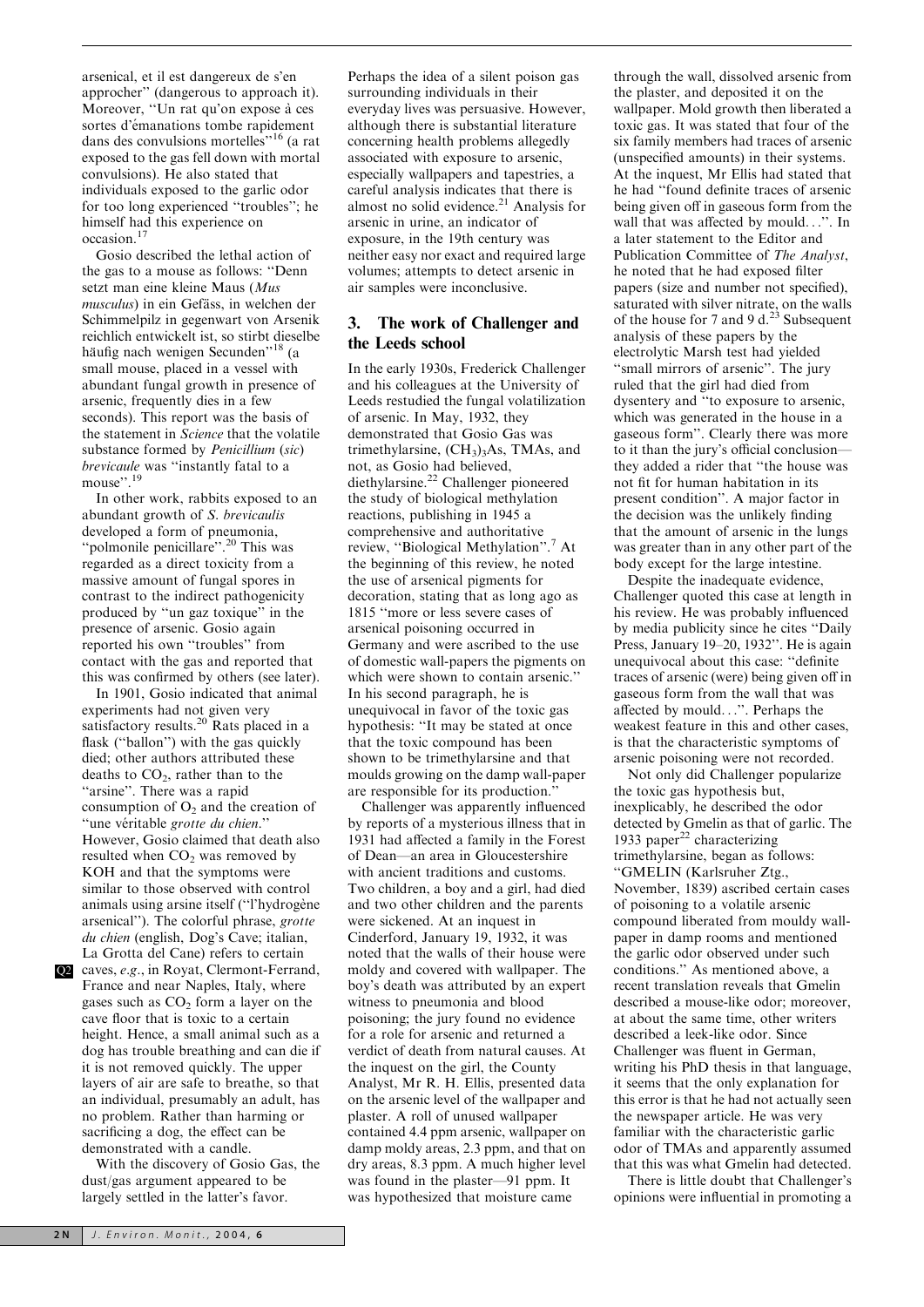rather general belief in the ''wallpaper hazardous to health'' scenario. For more than 50 years following his identification of TMAs, the toxic gas theory held sway although there was little or no further research on it. Challenger (1887–1983) maintained an interest in organometallic and organometalloid compounds to the end of his very long life.<sup>24</sup> In 1978, at age 91, he contributed a keynote paper to an American Chemical Society Symposium, ''Organometals and Organometalloids. Occurrence and Fate in the Environment'', dedicated to him and his work.<sup>25</sup> Although he discussed the work on TMAs, he did not comment on the toxic gas hypothesis. However, the general possibility apparently was still of interest to him since he mentioned a case of chronic antimony poisoning in a house where silk curtains had been mordanted with an antimony compound. Although formation of a volatile antimony compound was a prime suspect, attempts to demonstrate microbial volatilization of antimony at the time (1913) were negative. Later experiments by Challenger's group were inconclusive, but biomethylation of antimony is now well established.<sup>9</sup>

Arsenic and its compounds have from ancient times been associated with poisoning. To some extent, this categorization influenced the attention given to the toxic, arsenical gas scenario. Much as Gosio had expressed it the usual, solid arsenic compounds were well known as poisons, so by inference, this condition was confidently applied to gaseous forms. Cullen and Reimer pointed out in 1989 that the ''general public, and often even the scientific community, tends to associate arsenic with poison without regard to the widely different properties of arsenic compounds."<sup>8</sup> In part, this attitude persisted because only recently has it become possible to speciate arsenic at the trace levels frequently found in samples ranging from bacteria to man.

#### 4. TMAs has low toxicity

In 1935, Challenger noted that at the time of the Forest of Dean case (1931) the chemical nature of Gosio gas was unknown although his work was already in progress.<sup>26</sup> However, he stated that there could be ''little doubt that trimethylarsine was responsible''. Paradoxically, he also stated that ''published statements concerning this substance vary, but it appears that as would be expected it is less poisonous than hydrogen arsenide''. He quoted specifically from one of three citations that indicated survival and reproduction of mice living above cultures producing the arsenical gas.<sup>27</sup> The two other

papers had, in fact, described other animal studies. Thus in 1914, Huss (writing from the Bacteriology Laboratory of the Pharmaceutical Institute in Stockholm) made a detailed study of many microorganisms for arsenic volatilization, using many possible substrates.<sup>28</sup> His results were generally similar to those of Gosio and some other investigators with one exception. In tests, with guinea pigs, rabbits and mice, he found little if any toxicity for the arsenical gas. In addition, he noted that he himself had for 6 months been working in a laboratory with an atmosphere usually with an arsenical odor (Kakodylgeruch) without illness. He concluded that the arsenic-containing gas produced by fungi had comparatively little toxicity (Die von den Pilzen erzeugten arsenhaltigen Gase scheinen eine verhältnis mässig geringe Giftigkeit zu besitzen).

Similarly, Abel and Buttenberg in Germany had found little or no problems for mice exposed to the gas for 5 h.<sup>29</sup> One of these investigators had experienced some disturbances (dizziness, sickness) when working with the fungal cultures, as did Gosio, but other collaborators did not. These early toxicological studies were obviously imprecise since it was difficult to separate out the actions of the arsenical gas and carbon dioxide. Moreover, there were no assays for the amount of gas to which the animals were exposed; the only indication was the intensity of the garlic odor. Nevertheless, all of these three groups of investigators failed to observe strongly toxic effects. There was a single fatality—one guinea pig was bitten to death by another.

It is difficult to understand why Challenger's belief hardened in the face of contrary evidence. In his extensive 1945 review,<sup>7</sup> the papers by Huss<sup>28</sup> and Abel and Buttenberg<sup>29</sup> are cited only as literature summaries and that by Hausmann, $^{27}$  featured in the 1935 paper, is not given. In promoting the toxic gas hypothesis, particularly after the Forest of Dean case, it appears that Challenger was uncharacteristically devious. For many decades, his preeminent role in biomethylation studies influenced other writers to indicate toxicity for TMAs.

It seems to be the case that when something is dignified as a fact, or natural law, people can be browbeaten into ignoring obvious facts that disagree with it. For instance, an account of the microbial methylation of metalloids (arsenic, antimony, and bismuth) emphasized the toxic gas theory but did note an apparently paradoxical situation.<sup>9</sup> A 1990 paper reported that when TMAs was dissolved in olive oil

and administered per os to mice it had a very low acute toxicity; the 50% lethal dose was 7.87 g  $kg^{-1}$  body weight.<sup>30</sup> It was shown that the orally administered TMAs was rapidly and largely excreted in the urine as trimethylarsine oxide, indicating that TMAs was actually absorbed by this route. With high doses, a mild, transient hemolysis was observed in hamsters. Since hemolysis is a characteristic of arsine poisoning, it was possible that high levels of TMAs exhibited arsine-like toxicity. Although it seemed possible that the result might be different for inhalation, it is now apparent that this 1990 paper was the tip of an iceberg.

As the industrial use of arsines including TMAs increased, $31$ particularly for the preparation of compounds such as the semiconductor, GaAs, via metalorganic chemical vapor deposition (MOCVD) the toxicity question, particularly for inhalation, had to be addressed. It appears that much research on TMAs toxicity was done by industrial groups and tended to be discussed at various meetings, rather than published in the open literature. These results are relatively inaccessible. Thus, in July 2004, a query to PubMed for ''trimethylarsine toxicity'' gave 16 responses that were generally not very informative. The paper on oral administration $30$  was included but there were no papers dealing with toxicity on inhalation. For acute inhalation toxicity, the  $LC_{50}$  value for TMAs (4 h exposure) is now regarded as  $> 20000$  $ppm:$ <sup>32,33</sup> comparable values for dimethylarsine and arsine are, respectively, 130 and 5–45 ppm. The OHS Material Safety Data Sheet (revised September 18, 2001) gives the following data for TMAs:<sup>34</sup>

20 000 ppm inhalation—mouse  $LC_{50}$ (Bioresearch laboratories)

20 500 ppm/4 h inhalation—mouse  $LC_{50}$  (no citation)

7870 mg  $kg^{-1}$  oral-mouse  $LD_{50}$ (clearly the data of Yamauchi et al., ref. 30) Q3

This Data Sheet also notes that the main inhalation hazard for TMAs is associated with ''arsenic oxide fumes'' on account of a pyrophoric property. The latter might also lead to thermal burns. More recent work in Belgium indicates that 3 month-old male rats sustain a 1 h exposure to air mixed with gases emanating from a mixture of trimethylarsine oxide, TMAsO, and  $NaBH<sub>4</sub>$  in 2 M HCl (*i.e.*, a generating system for TMAs). Measured TMAs concentrations were from 21–70 ppm.<sup>35</sup>

Unlike TMAs, arsine itself is very toxic. The present guidelines for arsine exposure vary among jurisdictions but the USA Federal Standard (TLV, Threshold Limit Value) is 0.05 ppm (0.2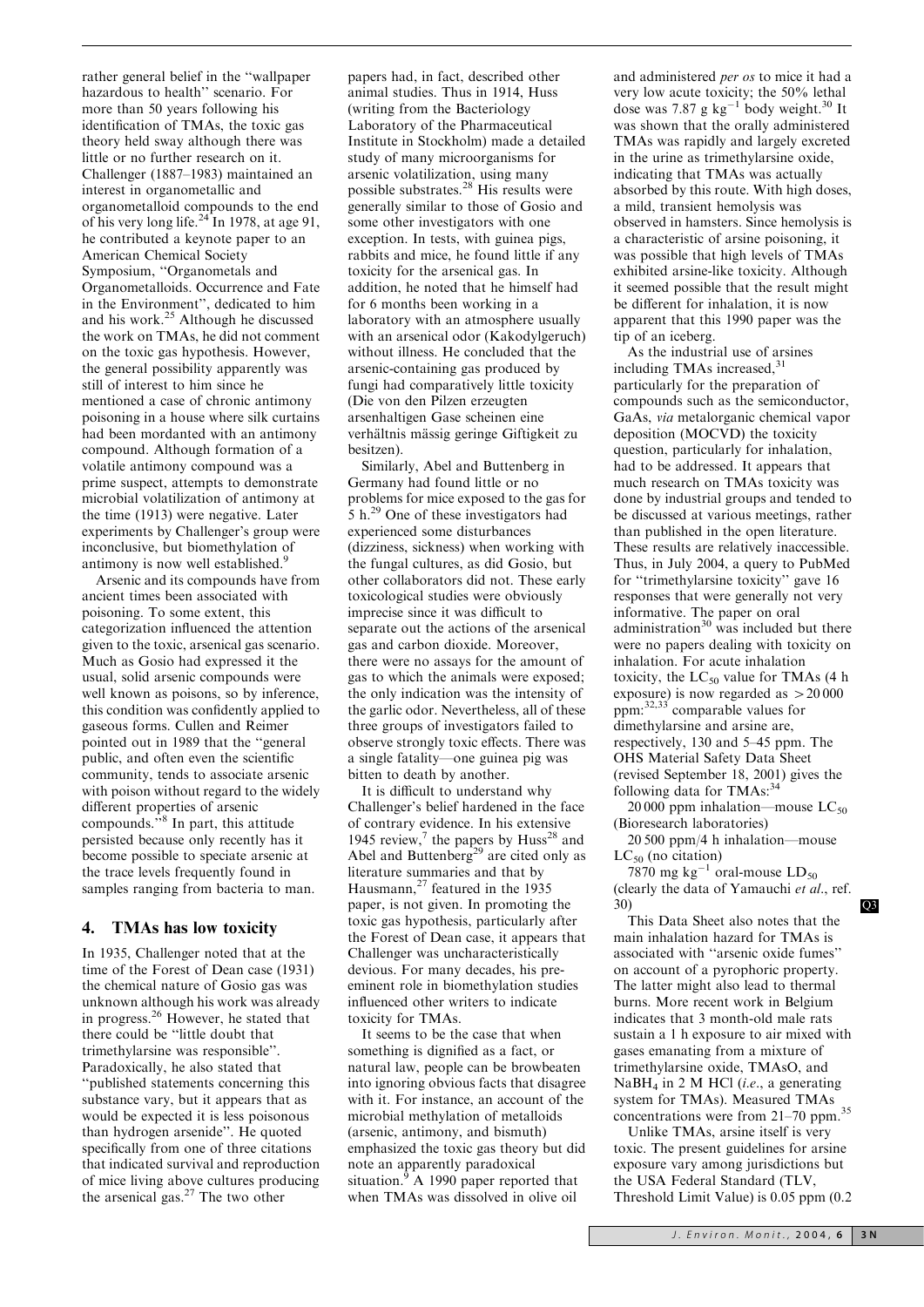mg  $m^{-3}$ ). Toxicity depends on both the arsine concentration and the length of exposure. Thus 3–10 ppm (60–200 mg m<sup>-3</sup>) may cause slight symptoms in several hours, 10–60 ppm may be dangerous in 30–60 min, and 250 ppm may be fatal after 30 min exposure. Only 4 decades ago it was confidently asserted that ''Arsine is unique among the industrially toxic arsenic compounds, being of no economic importance and seldom manufactured outside the laboratory...''.<sup>37</sup> This interesting comment vividly indicates how rapidly a technology such as MOCVD can develop.

While it now appears certain that TMAs has very low toxicity on inhalation or by oral administration, it is a potent genotoxin in vitro.<sup>38</sup> Thus supercoiled DNA (pBR32 or  $\phi$ X174) on cellulose nitrate filter paper was exposed to monomethyl arsine, MMAs, dimethylarsine, DMAs, and TMAs. Both DMAs and TMAs damaged DNA in less than 30 min and these materials were 100 times more potent than dimethylarsinous acid (the most potent genotoxic arsenical then known). DNA nicking was also pronounced with DMAs and TMAs in solution. More recently, stibine and trimethylstibine were also shown to be genotoxic.<sup>39</sup> In earlier work, TMAs was examined for embryolethal and embryotoxic effects with rat embryos.<sup>40</sup> Small amounts of pure TMAs  $(7.5, 15 \text{ or } 30 \text{ µl})$  were added to 15 ml portions of culture medium; acute toxicity began to be observed with 9 mM TMAs. This concentration was much higher than for other environmental toxicants and TMAs was not classified as very embryotoxic.

#### 5. Public health considerations for arsenic in the 19th century

It is clear that in the 19th century, certain habitations had an atmosphere whose odor (mouse-like, leek-like) may have suggested a volatile arsenic compound. In a very few cases, a garlic odor was reported, generally by those having prior experience with the odor of TMAs. It is, therefore, remotely possible that some volatile arsenic compound may have been present as required by the toxic gas hypothesis. It must be asserted, however, that it is now very clear that illness could not have been due to TMAs, for the following reasons:

1. There is no good evidence that TMAs had actually been formed in any room coated with arsenical-containing wallpaper.

2. Gas production on wallpaper is unlikely. Although S. brevicaulis is said to be abundant in nature, the fungal process is inefficient, the organisms do not grow well at high arsenic

concentrations, and are easily crowded out by more robust species.

3. The amount of TMAs produced is very small even under optimal growth conditions.

4. All of the above reasons pale into insignificance in view of the very low toxicity of TMAs by inhalation or by mouth, as just described.

R.B. hereby renounces previous convictions.<sup>9</sup> It appears to us most likely that TMAs is not and never was a silent poison or killer.

This being so, what exactly was happening in the latter part of the 19th century? Why were there so many reports of illness in rooms papered with arsenic-containing materials, not only in those that were damp and airless but also in houses owned by apparently well-to-do individuals and kept in good condition?

It has to be remembered that 19th century living conditions were far from ideal and public health standards left much to be desired. In 1861, Queen Victoria's consort, Prince Albert, had died from typhoid; a little earlier, a cholera epidemic in London had been traced to a contaminated public well. Moreover, it was only in 1851 that the sale of arsenic was regulated in England; and only in the 1860s had a Children's Employment Commission investigated several industries leading to the Factories and Workshops Act of 1867 and further subsequent legislation.2,41 Illness attributed to arsenical wallpapers could have had many other causes. By about 1860 it had been realized that there were serious problems with the widespread uses of arsenic and a reaction set in—arsenophobia ran wild in 19th century Europe and especially in Victorian England.<sup>1</sup> An unseen and unknown poison gas, related to arsenic, could be used as a convenient excuse or scapegoat for mysterious, poorly understood illness. It was also generally ignored that many microorganisms produce odorous compounds, some with unpleasant smells. For example, geosmin, produced by some Streptomyces, has a somewhat unpleasant, earthy odor.

### 6. The ''sick building'' phenomenon: then (?) and now

In a strange turn of the wheel, the ''sick building'' phenomenon has become prominent in today's world. In some cases, no obvious causes can be found for mysterious illnesses in particular buildings. In others, however, growth of fungi, in particular, Stachybotrys *chartarum*, is clearly indicated.<sup>42</sup> By an even stranger turn of fate, S. chartarum was first isolated in 1837 from wallpaper (!) in a house in Prague. This organism

prefers damp conditions for growth and favors surfaces such as paper and wallboard. A number of changes in building technology have made mold damage in housing, schools, etc. more frequent than 40 years ago. Insurance losses for mold damage have risen sharply from US \$700 million in 2000 to US \$3 billion in 2003 for property alone.<sup>43</sup> An extreme case is the  $25$  story Kalia Tower hotel in Waikiki that had cost US \$95 million to build. A year after opening in 2001 it had to be closed on account of a persistent mold problem; a 13 month clean up operation cost a further US \$55 million.

There is considerable anecdotal evidence for human problems resulting from sick buildings but the question remains controversial. There is now a vast literature; a recent review, ''Indoor Mold, Toxigenic Fungi, and Stachybotrys chartarum: Infectious Disease Perspective'' lists more than 450 citations.<sup>44</sup> A book, ''Damp Indoor Spaces and Health'', being published by the National Academies Press (2004), states that ''Exposure to various mold products including volatile and semivolatile organic compounds and mycotoxins and components of and substances produced by bacteria that grow in damp environments has been implicated in a variety of biologic and health effects".<sup>45</sup> S. chartarum is one of several molds producing mycotoxins such as the tricothecenes (known to be responsible for acute cases of animal stachybotryotoxicosis). It is also clear that mold exposure in buildings is associated with exacerbation of asthma in mold-asthmatic patients, with increasing upper respiratory disease and with building-associated allergic disease. The symptoms experienced from working in a moldy environment include headaches, sore throat, general malaise, diarrhea and fatigue. Vomiting, hemorrhage, and skin lesions can be added for exposure to molds producing toxins such as tricothecene.

In 1893 Sanger reported the symptoms of over twenty individuals supposedly exposed to arsenic (he was unable to detect elevated concentrations of arsenic in urine samples).<sup>46</sup> The symptoms vary widely but are not unlike those noted above as resulting from mold exposure. While we have no medical expertise, it seems reasonable to conclude that the symptoms do not strongly match those briefly described as follows for arsenic poisoning:<sup>47</sup> "Throat constriction, dysphagia; burning GI pain, vomiting, diarrhea; dehydration; pulmonary edema; renal failure; liver failure.''

It is a striking feature of today's sick building patients, that just as with those in the 19th century, removal to a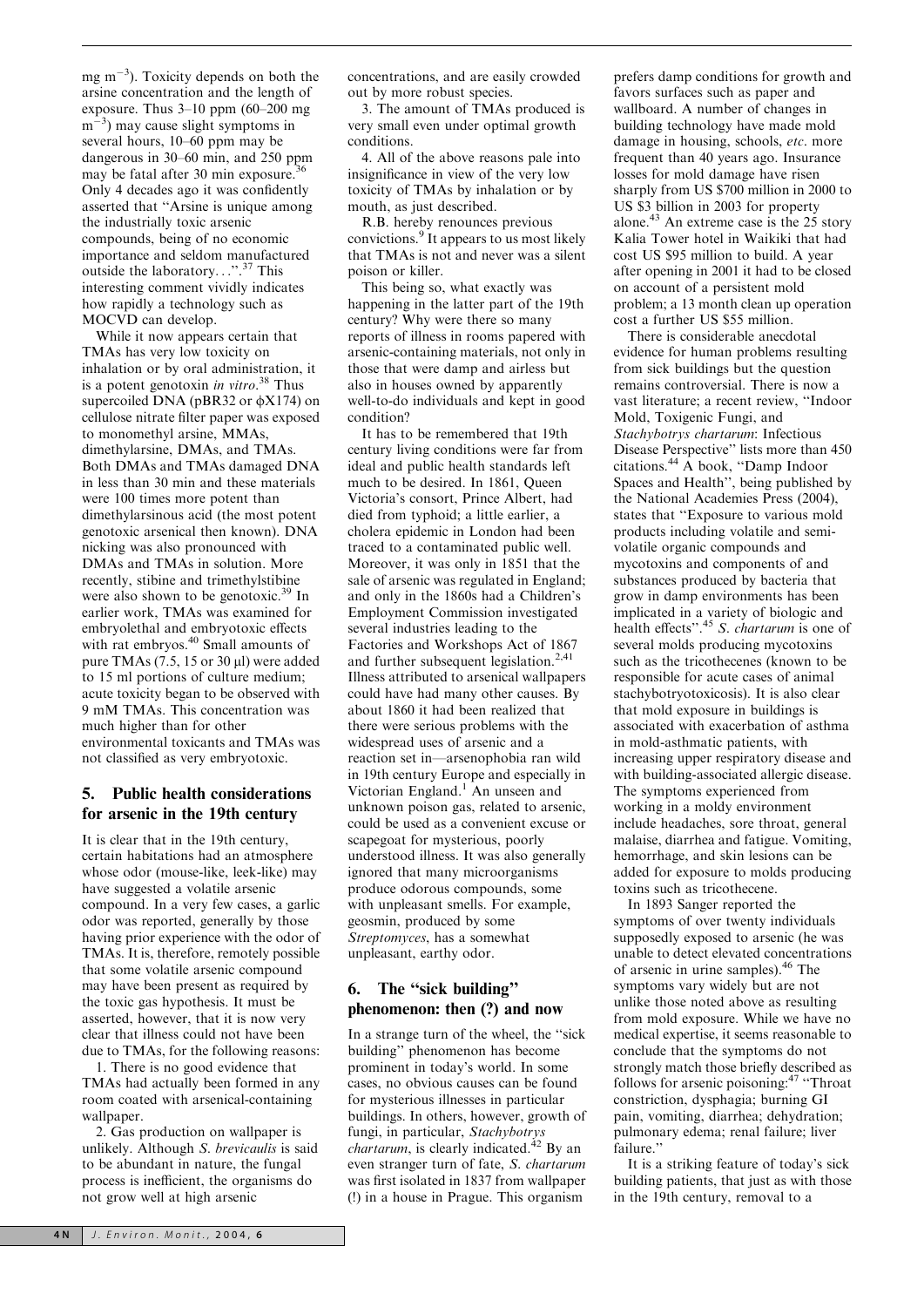different environment (arsenic free? mold free?) leads to improvement in health. It has been noted that ''While employees felt better after being relocated, there was no evidence that Stachybotrys was a causative agent...''. Similarly, "... it is important to note that individuals get better with remediation efforts... although perhaps not always''.<sup>44</sup> The sick building phenomenon including Stachybotrys, may well have accounted for some of the illness associated with residing in rooms containing arsenic-coated wallpaper. In any event, as previously noted, Scopulariopsis brevicaulis can be exonerated as causing illness. Interestingly, this organism does not appear in a list of 44 representative fungi found in dust and air samples from houses.<sup>44</sup>

#### 7. Volatile metalloids and SIDS

It should be mentioned that Gosio Gas also came to attention in connection with Sudden Infant Death Syndrome (SIDS). It was suggested that materials such as arsenic, antimony or phosphorus, either present naturally or added as flame retardants or fungicides to crib mattresses or covers, might undergo microbial biomethylation forming toxic volatile compounds.<sup>48</sup> There has been much controversy with suggestions of a governmental cover up.<sup>49</sup> A website, http:// www.criblife2000.com, incorrectly describes Gosio as a chemist and states, again incorrectly, that he had identified arsine as the volatile arsenic compound. In recent work, sheepskin bedding materials, one used by an infant perishing from SIDS, were examined for aerobic microorganisms forming methylarsenic species.<sup>50</sup> Three such fungi, Fomitopsis pinicola, Penicillium gladioli and Scopulariopsis koningii, were isolated; of these, only P. gladioli actually formed TMAs and in small amounts. This process required arsenic concentrations in liquid media higher than those available in the sheepskin bedding. In any event, the very low toxicity of TMAs appears to rule out arsenic (or antimony) biomethylation as a cause of SIDS.

#### 8. Conclusion

In conclusion, it is doubtful that Gosio's name would be associated with a gas if the assumed association between human health and arsenic-laced molds had not achieved the status of fact by the early 20th century. It seems a pity that we should now have to abandon this fascinating urban legend. Gosio

deserves recognition for showing the volatilization of arsenic by fungi and he will be remembered for other achievements such as the isolation of the very early antibiotic, mycophenolic acid.

> William R. Cullen Chemistry Department University of British Columbia Vancouver Canada Tel: +1–604-822-4435 Fax: +1–604-822-2847 wrc@chem.ubc.ca

Ronald Bentley Department of Biological Sciences University of Pittsburgh Pittsburgh, PA USA

#### Acknowledgements

We acknowledge with thanks, perceptive and helpful comments on this paper by a Referee. WRC is grateful to the Rockefeller Foundation for the award of a residency at Bellagio, Italy, to work on some of the material in this paper. RB acknowledges kind assistance from Pauline Nelson, Bethany College, WV, and Robert Gardon, an old friend, for help in translations, respectively from French and German.

#### References

- 1 P. W. J. Bartrip, Engl. Hist. Rev., 1994, 109, 891.
- 2 W. A. Jackson, Pharm. Historian, 1996, 26, 27.
- 3 J. S. Haller, Pharm. Hist., 1975, 17, 87.
- 4 G. Przygoda, J. Feldmann and W. R. Cullen, Appl. Organomet. Chem., 2001, 15, 457.
- 5 R. Bentley and T. G. Chasteen, Chem. Educ., 2002, 7, 51.
- 6 T. G. Chasteen, M. Wiggli and R. Bentley, Appl. Organomet. Chem., 2002, 16, 281.
- 7 F. Challenger, Chem. Rev., 1945, 36, 315.
- 8 W. R. Cullen and K. J. Reimer, Chem.
- Rev., 1989, 89, 713. 9 R. Bentley and T. G. Chasteen, Microbiol. Mol. Biol. Rev., 2002, 66, 250.
- 10 W. M. Kenna, Thesis, Yale University
- School of Medicine, 1892. **Q447** 11 S. Shadegg, Clare Booth Luce. A Biography, Simon and Schuster, New York, 1970, pp. 262–266.
- W. Sheed, Clare Booth Luce, Dutton Publishing Co., New York, 1982, pp. 122
- –123. 13 B. Gosio, Riv. Igiene Sanità Pubblica, 1892, 3, 201.
- 14 B. Gosio, Riv. Igiene Sanità Pubblica, 1892, 3, 261.
- 15 B. Gosio, Science, 1892, 19, 104.
- 16 B. Gosio, Arch. Ital. Biol., 1893, 18, 253.
- 17 B. Gosio, Arch. Ital. Biol., 1893, 18, 298.
- 18 B. Gosio, Ber. Dtsch. Chem. Ges., 1897, 30, 1024.
- 19 J. L. H. (full name not given), Sci. New Ser., 1897, 5, 948.
- 20 B. Gosio, *Arch. Ital. Biol.*, 1901, 35, 201.<br>21 W. R. Cullen, unpublished work.
- 21 W. R. Cullen, unpublished work.  $Q5$ <br>22 F. Challenger, C. Higginbottom and L.
- F. Challenger, C. Higginbottom and L. Ellis, J. Chem. Soc., 1933, 95.
- 23 R. H. Ellis, Analyst, 1932, 57, 163.
- 24 T. G. Chasteen and R. Bentley, Appl.
- Organomet. Chem., 2003, 17, 201. 25 F. Challenger, Organometals and Organometalloids. Occurrence and Fate
- in the Environment, ed. F. E. Brinckman and J. M. Bellama, American Chemical Society, Washington DC, 1978, pp. 1– 22.
- 26 F. Challenger, Chem. Ind., 1935, 54, 657.
- 27 W. Hausmann, Z. Hyg.
- Infekstionskrankh., 1906, 53, 509. 28 H. Huss, Z. Hyg. Infekstionskrankh.,
- 1914, 76, 361. 29 R. Abel and P. Buttenberg, Z. Hyg. Infekstionskrankh., 1899, 32, 449.
- 30 H. Yamauchi, T. Kaise, K. Takahashi and Y. Yamura, Fundam. Appl. Toxicol., 1990, 14, 399.
- 31 R. D. Dupuis, *Science*, 1984, **226**, 623.<br>32 G. B. Stringfellow. *Electron. Mater.*.
- G. B. Stringfellow, Electron. Mater., 1988, 17, 327. Q6
- 33 M. Roychowdhury, Am. Ind. Hyg. Assoc. J., 1993, 54, 607.
- 34 OHS Material Safety Data Sheet, MDL Information Systems, Inc., 2001 (http:// www.chemweb.com/databases/ohs/ record.cfm?uid=ohs24185). Q8
- 35 J. P. Buchet and W. Goessler, personal communication to WRC.
- 36 B. L. Vallee, Air Quality Monograph #73-18. Arsenic, American Petroleum Institute, Washington, DC, 1973.
- 37 W. D. Buchanan, Toxicity of Arsenic Compounds, Elsevier, Amsterdam, 1962, p. 67.
- 38 P. Andrewes, K. Kitchin and K. Wallace, Chem. Res. Toxicol., 2003, 16, 994.
- 39 P. Andrewes, K. Kitchin and K. Wallace, Toxicol. Appl. Pharmacol., 2004, 194, 41.
- 40 T. R. Irvin and K. J. Irgolic, Appl. Organomet. Chem., 1995, 9, 315.
- 41 P. Bartrip, *Med. Hist.*, 1992, **36**, 53.<br>42 J. D. Miller, T. G. Rand and B. B.
- J. D. Miller, T. G. Rand and B. B. Jarvis, Med. Mycol., 2003, 41, 271.
- 43 T. Pristin, New York Times, 6-2-2004, p. C6.
- 44 D. M. Kuhn and M. A. Ghannoum, Clin. Microbiol. Rev., 2003, 16, 144.
- 45 Institute of Medicine of the National Academies, Damp Indoor Spaces and Health, National Academies Press, 2004. Q9 46 C. R. Sanger, Proc. Am. Acad. Arts Sci.,
- 1893, 29, 148.
- The Merck Manual of Diagnosis and Therapy, ed. M. H. Beers and R. Berkow, Merck Research Laboratories, Whitehouse Station, NJ, 17th edn., 1999, p. 2626.
- 48 B. A. Richardson, J. Forensic Sci. Soc., 1994, 34, 199.
- 49 J. Sprott, The Cot Death Cover Up, Penguin Books, New York, 1996.
- 50 C. R. Lehr, E. Polischuk, M.-C. Delisle, C. Franz and W. R. Cullen, Hum. Exp. Toxicol., 2003, 22, 325.
- 51 R. Bentley, Adv. Appl. Microbiol., 2001, 48, 229.